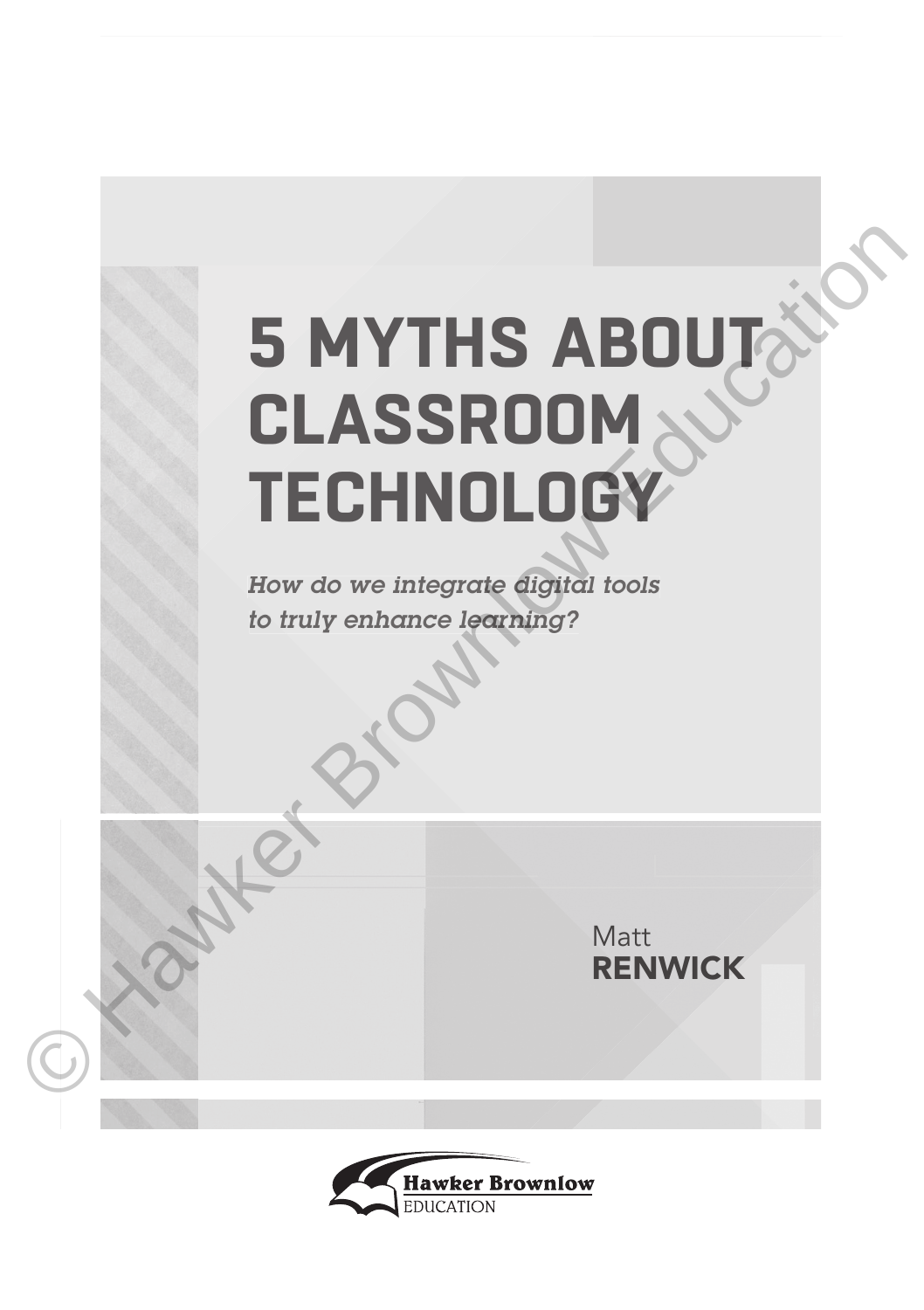## **5 MYTHS ABOUT CLASSROOM TECHNOLOGY**

| <b>CLASSROOM TECHNOLOG</b>                                      |
|-----------------------------------------------------------------|
| How do we integrate digital tools<br>to truly enhance learning? |
| Technology: Necessary or Nice?                                  |
| Myth #1: Technology is easy to learn and use.  4                |
|                                                                 |
| Myth #3: Technology should be in                                |
| Myth #4: Technology improves student learning 28                |
| Myth #5: Technology is a distraction 36                         |
| Encore                                                          |
|                                                                 |
|                                                                 |
|                                                                 |

© 2016 Hawker Brownlow Education • 9781760019594 • SF115069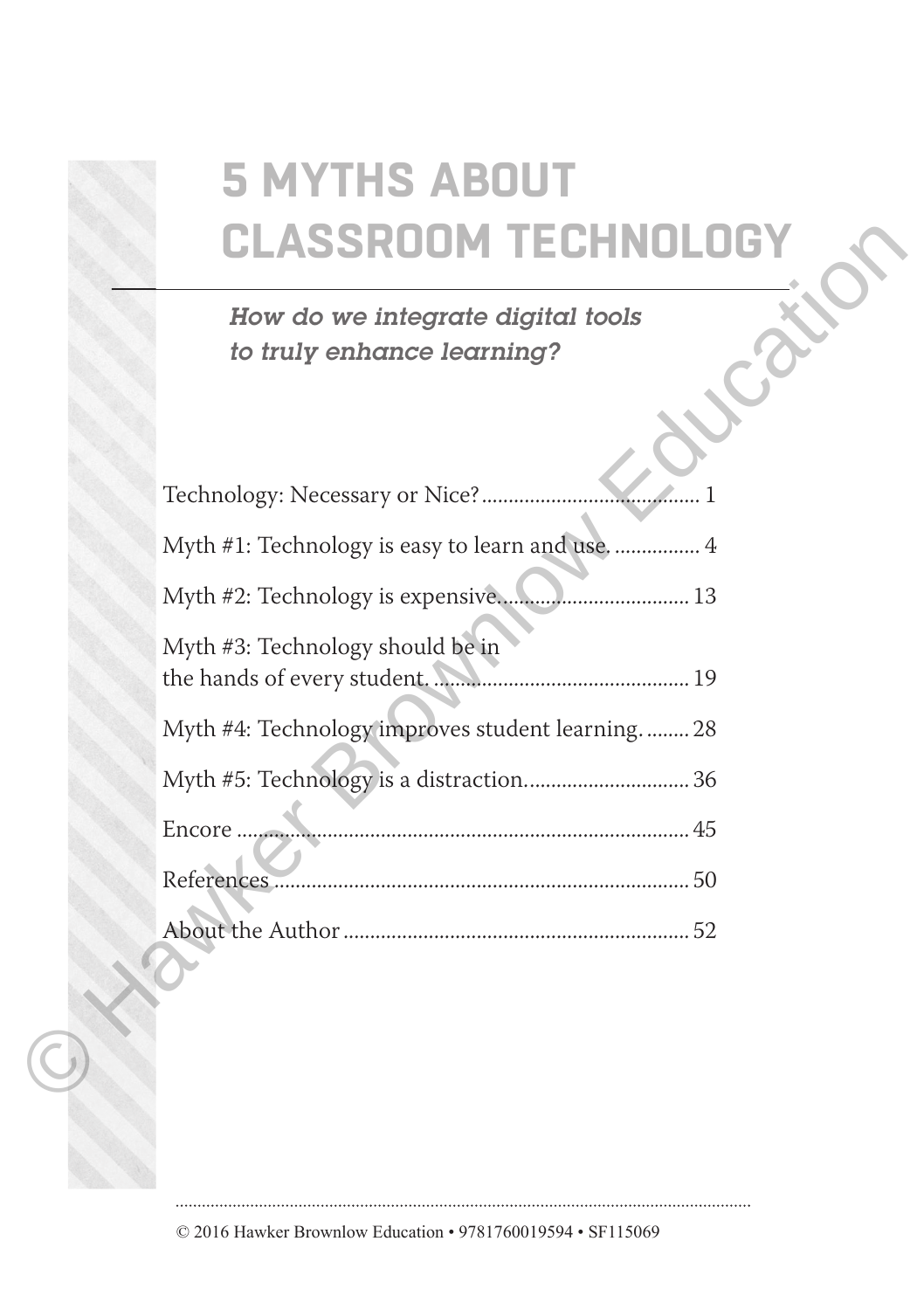

## **Technology: Necessary or Nice?**

"What would happen if all of the computers in the world suddenly disappeared?" asked Sage French, a blogger and Microsoft intern (French, 2015).

I embedded Sage's screencast with her provocative question on my Kidblog site. Kidblog is a safe and student-friendly blogging platform that allows learners to write and share their thinking with a broader audience. Once my post was finished, I shared it with April Hafermann's 3rd grade classroom in our school, Howe Elementary. Her students were encouraged to respond to this inquiry in the comments section of the post. Here is what they shared: Technology: Necessary or Nice?<br>
"What would happen if all of the computers in the world sud-<br>
denly disappeared?" asked Sage French, a blogger and Microsoft<br>
soft intern (French, 2015).<br>
I embedded Sage's screencast with h

- If all the computers suddenly disappeared, we wouldn't be able to do school work.
- We couldn't even post anything like this.
- You wouldn't get to do math on the tablets, computers, or phones.
- We wouldn't be able to play fun games on the computers.
- It would be like the 1980s! We would end up using chalkboards.
- It would be boring. Some people might be going crazy!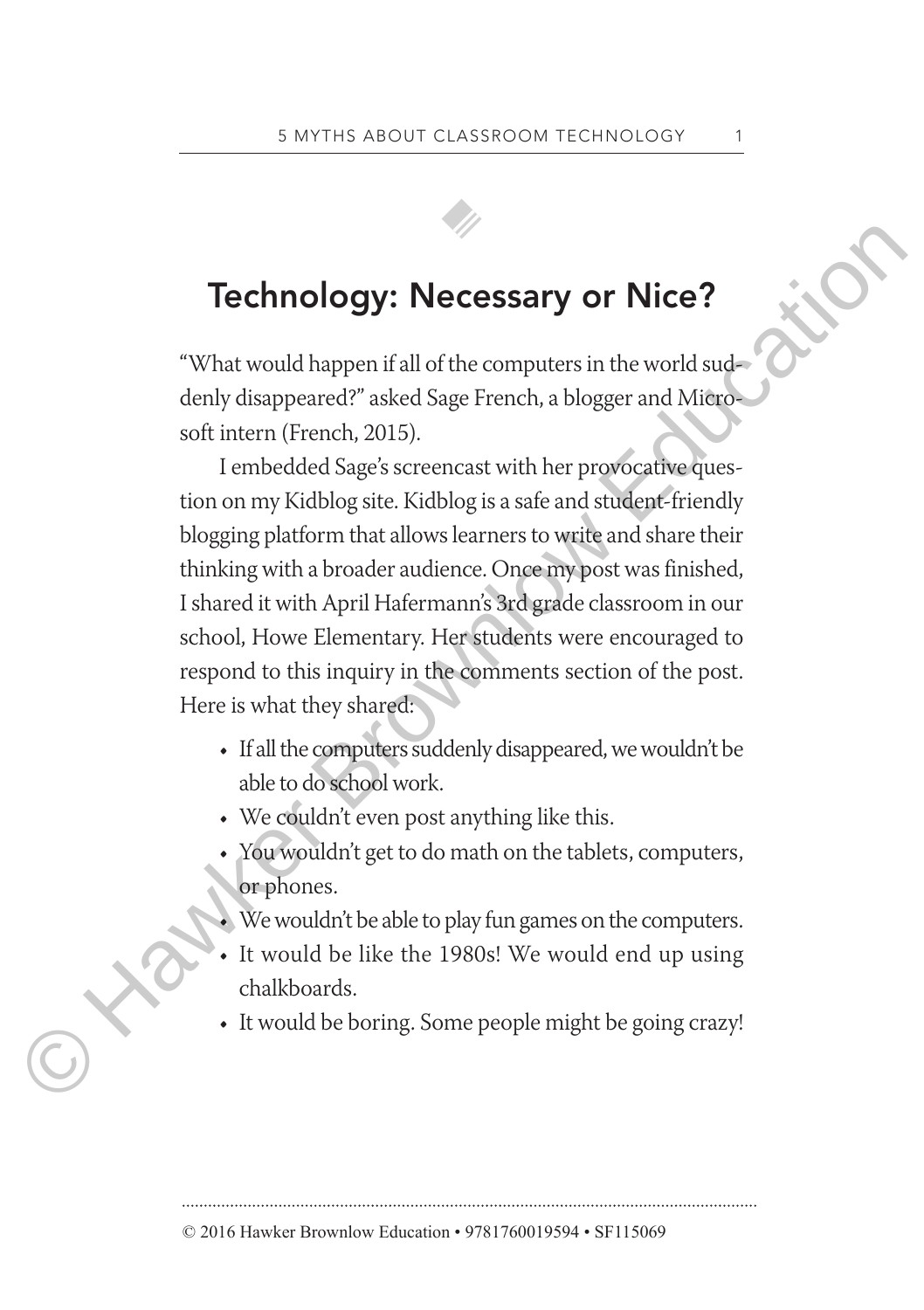I always enjoy viewing school and learning through the eyes of our students. I agreed with what they shared. I wanted to add a few thoughts of my own, such as without computers we wouldn't have a school website to connect with families, we wouldn't have online resources for research, we would have only limited ways to show our learning and creative thinking, and we'd have fewer opportunities to develop connections with educators beyond our local colleagues (no social media). Without the connectivity that technology and the Internet provide, it would be a lonely planet indeed.

On the other hand, we often see technology through rosetinted glasses. To play devil's advocate, what might be some of the benefits of a world without computers? First, no e-mail messages. I can almost hear the collective cheer from school administrators. Beyond small grievances, what might be different if computers were not in our lives? If I am not hunched over a computer screen during the day, that means more time in classrooms, more time with students, and more time to listen to teachers as they share their concerns and celebrations, face-to-face. That doesn't sound so bad. eyes of our students. I agreed with what they shared. I wanted<br>
to add n few thoughts for frown, such as without computers<br>
we wouldn't have a school website to connect with families,<br>
we wouldn't have a school website to

I believe we struggle with technology in today's schools because *we aren't sure when it is necessary and when it is just nice.* Theories, practices, and applications abound as we try to make sense of what digital tools we should use with both students and staff. Studies to help determine the effectiveness of technology integration are now becoming available but it will be some time before there is consensus on when it is necessary to bring these powerful tools into teaching and learning practices.